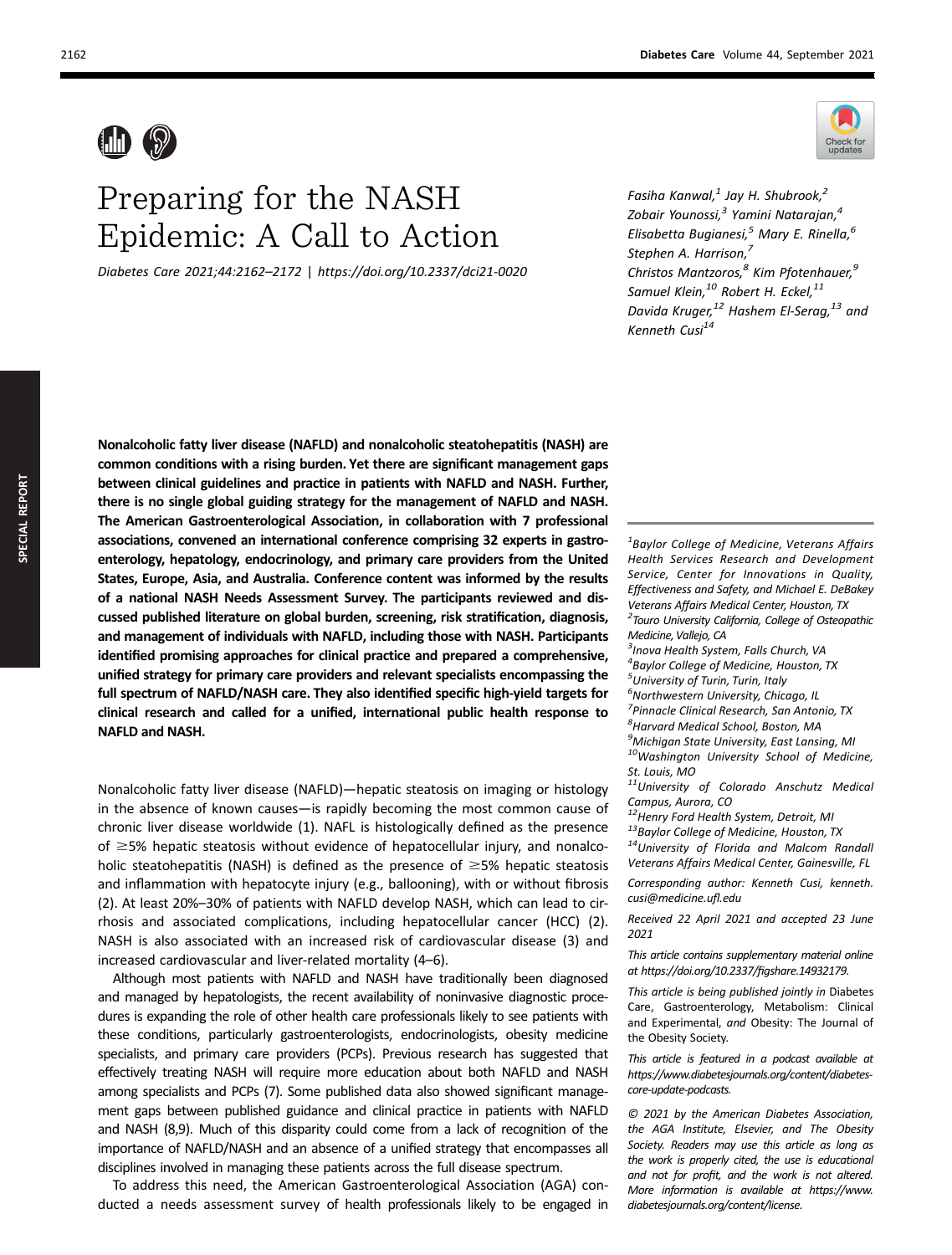managing adult patients with NAFLD/ NASH, followed by a virtual conference of international experts representing 7 professional societies to review the current research and outline the future agenda for clinical practice, research, and policy. The overarching goal was to call for a unified, international public health response to NAFLD and NASH. This report summarizes the results from the survey and the virtual conference, "Preparing for a NASH Epidemic: A Call for Action." Although NAFLD is an important and growing problem in children, the current effort was limited to adults with NAFLD and NASH. Therefore, we do not cover pediatric NAFLD in this report.

# NONALCOHOLIC STEATOHEPATITIS NEEDS ASSESSMENT SURVEY

The NASH Needs Assessment Survey was conducted in May 2020. The survey sought to assess participants' knowledge related to screening, diagnosis, and management of NAFLD and NASH; compare current diagnostic and treatment patterns with the most recent practice guidance on NAFLD/NASH; and identify the educational needs that could serve as targets to improve implementation of guideline-based treatment of NAFLD and NASH. The survey included 24 questions regarding screening, diagnosing, and managing NASH (see [Supplementary](https://doi.org/10.2337/figshare.14932179) [Material](https://doi.org/10.2337/figshare.14932179) for the full survey). In total, 751 gastroenterologists, hepatologists, endocrinologists, and PCPs from 46 states across the United States completed the survey. More than 50% of survey participants were PCPs. Respondents had spent an average of 19.5 years in practice (range, 2–35 years).

The survey revealed significant gaps in knowledge about who to screen and how to diagnose and treat patients at high risk for NASH, including disparities between published practice guidance and clinical practice (Table 1). Most respondents (67%) from all practice types were aware that up to one-quarter of the general population may have NAFLD. However, there were shortfalls in the knowledge about prevalence in several high-risk groups. For example, only 35% of all respondents—including 28% of endocrinologists, 32% of PCPS, and 46% of gastroenterologists/hepatologists—recognized that almost all patients with severe

obesity are likely to have NAFLD. Only 49% of endocrinologists and 45% of PCPs recognized that NAFLD is very common in patients with type 2 diabetes (T2D) (Table 1).

Most participants reported that they screen patients with abnormal liver chemistries (96%), those with T2D (87%), and those who are older than 50 years with hypertension and hyperlipidemia (70%) for the presence of NAFLD. Most were also aware of the best practices in the initial evaluation of patients with suspected NAFLD, including the need to exclude competing etiologies (96%) and evaluation for commonly associated comorbidities, such as T2D, obesity, and dyslipidemia (96%). However, only 41% recognized that initial evaluation of patients with suspected NAFLD should not include cross-sectional abdominal imaging (e.g., contrast-enhanced computed tomography) to screen for HCC. There were no significant differences in the responses among gastroenterologists/hepatologists, endocrinologists, and PCPs.

More than 80% of participants were aware that noninvasive tests, including the NAFLD fibrosis score, Fibrosis-4 Index, and imaging-based tests, such as vibration-controlled transient elastography or magnetic resonance elastography, are clinically useful tools for identifying NAFLD/NASH patients with a high likelihood of advanced liver fibrosis. However, 78% also thought that abdominal ultrasound can identify NAFLD patients with NASH.

Most participants were aware that 7%–10% weight loss is recommended for patients with NAFLD, but fewer than half of the participants were aware that pioglitazone or vitamin E can be recommended as treatment in select patients with NASH. Most respondents (>80%) wanted more education about screening, diagnosis, and treatment of NAFLD/NASH.

## A CALL-TO-ACTION CONFERENCE

To address these knowledge gaps, the AGA convened a virtual conference of international experts in gastroenterology, hepatology, endocrinology, obesity management, and primary care on 10 July 2020. Participants represented key opinion leaders from 8 professional societies, and practiced in the United States, Europe, Australia, and Asia. See the

[Supplementary Material](https://doi.org/10.2337/figshare.14932179) for the names and affiliations of all participants.

In a series of preconference meetings conducted over 2 months (May and June 2020), these key opinion leaders met and discussed the most important and potentially controversial aspects of the current NAFLD/NASH landscape, including epidemiology, risk factors, screening, diagnosis, and management issues. Formal presentations by each participant followed during the 1-day conference, which included the best-available evidence about their topic. Subsequent to the meeting, workgroups (predefined by subject) reviewed, discussed, and collated a summary from all presentations in their respective sections, followed by an internal review of the summary from all workgroup members. The final manuscript (including summaries from each workgroup) was then submitted to the full group for a second round of input and approval. The sections here detail the discussion, conclusions, and recommendations for clinical practice and future research that emerged from this process.

# BURDEN OF NONALCOHOLIC FATTY LIVER DISEASE AND NONALCOHOLIC STEATOHEPATITIS

The clinical burden of both NAFLD overall and NASH specifically has increased steadily since the 1980s. NAFLD currently affects 25% of the global population and >60% of patients with T2D (10). Studies evaluating the prevalence of NASH suggest that it may involve an estimated 1.5%–6.5% of the general population and as many as 37% of people with T2D (10). Prevalence of NASH is expected to increase by 63% between 2015 and 2030 (11). Although these numbers seem substantially lower than those for NAFLD overall, they still translate to 4.9 million to 21 million Americans and more than 100 million individuals worldwide. Modeling data estimate that the number of patients with NASHrelated advanced fibrosis will likely double by 2030, resulting in 800,000 liver-related deaths (11).

NASH is already the number 1 indication for liver transplantation in women, patients older than 54 years, and Medicare recipients (12). Beyond the significant impairment of quality of life experienced by individuals with NASH and advanced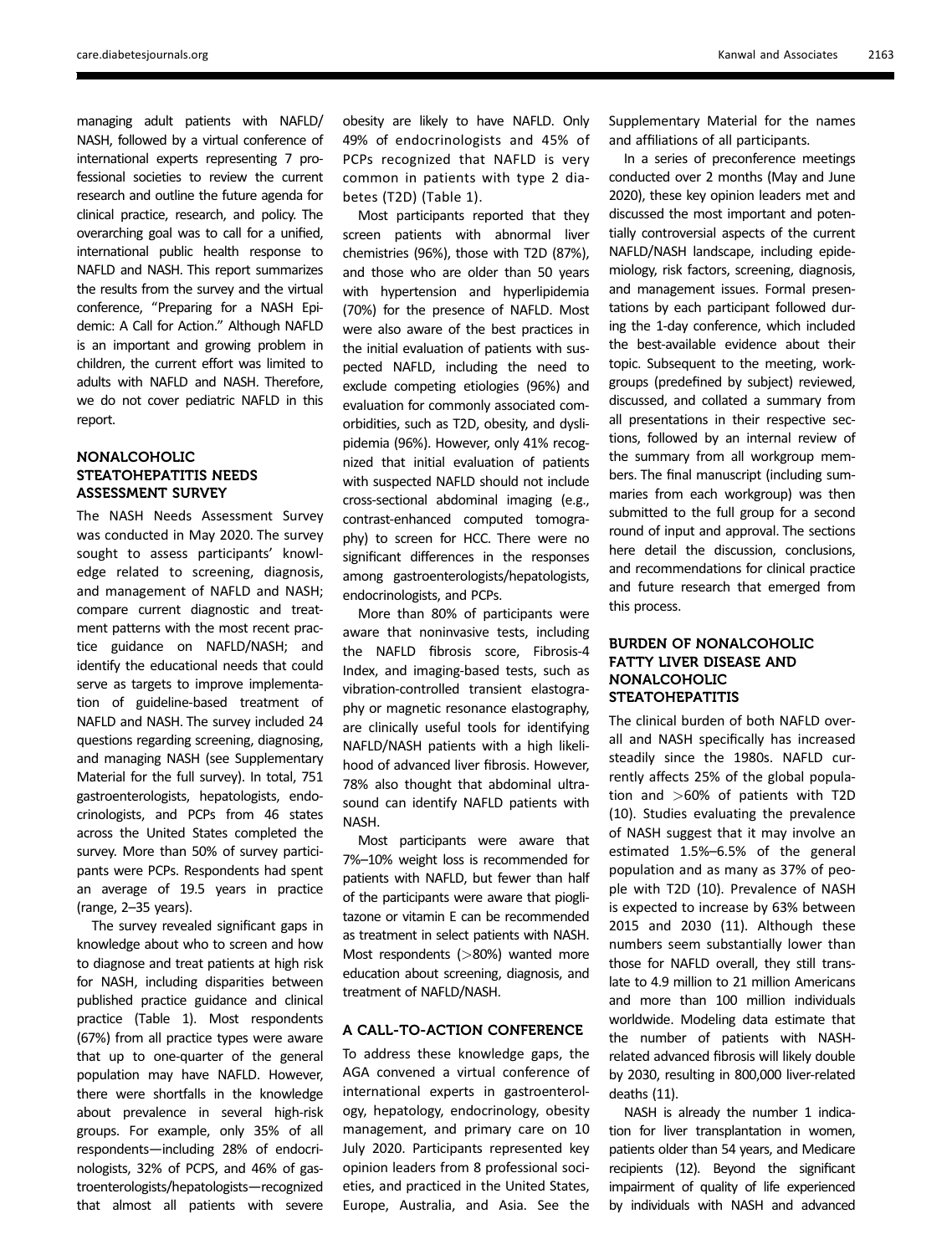| Table 1-Key results from the Nonalcoholic Steatohepatitis Needs Assessment Survey                                                        |                                 |                                                     |                                 |                             |  |
|------------------------------------------------------------------------------------------------------------------------------------------|---------------------------------|-----------------------------------------------------|---------------------------------|-----------------------------|--|
| Variable                                                                                                                                 | All participants<br>$(n = 751)$ | Gastroenterologists/<br>hepatologists ( $n = 175$ ) | Endocrinologists<br>$(n = 175)$ | Primary care<br>$(n = 401)$ |  |
| Proportions of the key patient groups likely to have<br><b>NAFLD</b>                                                                     |                                 |                                                     |                                 |                             |  |
| Patients with severe obesity                                                                                                             | 35                              | 46                                                  | 28                              | 32                          |  |
| With T2D                                                                                                                                 | 50                              | 62                                                  | 49                              | 45                          |  |
| With dyslipidemia                                                                                                                        | 40                              | 47                                                  | 41                              | 36                          |  |
| General population                                                                                                                       | 67                              | 79                                                  | 65                              | 62                          |  |
| Patient groups that should be screened for NAFLD                                                                                         |                                 |                                                     |                                 |                             |  |
| Patients with abnormal liver chemistry                                                                                                   | 96                              | 97                                                  | 97                              | 85                          |  |
| Patients with T2D                                                                                                                        | 87                              | 88                                                  | 94                              | 83                          |  |
| Patients older than 50 y who have hypertension<br>and hyperlipidemia                                                                     | 70                              | 81                                                  | 73                              | 67                          |  |
| Approaches to the initial evaluation of the patient<br>with suspected NAFLD                                                              |                                 |                                                     |                                 |                             |  |
| Exclude competing etiologies for steatosis and<br>coexisting common chronic liver disease                                                | 96                              | 95                                                  | 95                              | 97                          |  |
| Consider the presence of commonly associated<br>comorbidities, such as obesity, dyslipidemia,<br>insulin resistance, or diabetes         | 95                              | 97                                                  | 93                              | 95                          |  |
| Cross-sectional abdominal imaging (such as<br>contrast-enhanced CT scan) to screen for HCC                                               | 41                              | 50                                                  | 39                              | 38                          |  |
| Knowledge about strategies for noninvasive<br>diagnosis of steatohepatitis and advanced<br>fibrosis in NAFLD                             |                                 |                                                     |                                 |                             |  |
| NAFLD fibrosis score or Fibrosis-4 Index are<br>useful tools for identifying NAFLD patients<br>with high likelihood of advanced fibrosis | 82                              | 94                                                  | 86                              | 75                          |  |
| VCTE (FibroScan) or MRE (imaging) are useful<br>tools for identifying advanced fibrosis in<br>patients with NAFLD                        | 81                              | 93                                                  | 85                              | 74                          |  |
| Abdominal ultrasound is a useful tool for<br>identifying NAFLD patients with steatohepatitis                                             | 16                              | 29                                                  | 18                              | 9                           |  |
| Appropriateness of treatments for NASH                                                                                                   |                                 |                                                     |                                 |                             |  |
| GLP-1 agonists                                                                                                                           | 16                              | 21                                                  | 15                              | 15                          |  |
| Metformin                                                                                                                                | 17                              | 33                                                  | 17                              | 11                          |  |
| Obeticholic acid                                                                                                                         | 15                              | 33                                                  | 13                              | 9                           |  |
| Omega-3 fatty acids                                                                                                                      | 23                              | 37                                                  | 23                              | 16                          |  |
| Pioglitazone <sup>a</sup>                                                                                                                | 53                              | 53                                                  | 77                              | 42                          |  |
| Ursodeoxycholic acid                                                                                                                     | 22                              | 49                                                  | 17                              | 12                          |  |
| Vitamin E for nondiabetic adults <sup>a</sup>                                                                                            | 40                              | 71                                                  | 51                              | 38                          |  |

NOTE. Data represent percentages of participants who answered the item correctly. CT, computed tomography; MRE, magnetic resonance elastography; VCTE, vibration-controlled transient elastography. <sup>a</sup>The estimates for pioglitazone and vitamin E indicate percentages of participants who would consider treatment overall (with or without liver biopsy).

fibrosis (10,13), Younossi et al. (14) estimated in 2017 that the overall lifetime direct costs of NASH in the United States would be \$222.6 billion, and approximately \$95.4 billion over the next 2 decades, suggesting a substantial economic burden.

# RISK FACTORS FOR NONALCOHOLIC FATTY LIVER DISEASE, NONALCOHOLIC STEATOHEPATITIS, AND RELATED COMPLICATIONS

Patients with obesity or T2D are at a higher risk of developing NAFLD/NASH (15,16). Conversely, patients with NAFLD are at an increased risk of T2D (17). NAFLD and especially NASH are independently associated with several liverrelated complications, including cirrhosis, HCC, and liver-related mortality. Patients with NAFLD also have a twofold increase in risk of cardiovascular disease (18,19). Indeed, individuals with NAFLD/NASH are twice as likely to die of cardiovascular disease as liver disease (17). The risk of cardiovascular disease in NAFLD is not completely explained by the shared risk factors, and might be related in part to abnormalities of cardiac structure and function (17).

In patients with NAFLD, the strongest histologic determinant of hepatic and overall outcomes is the presence and stage of fibrosis, although the presence of NASH is the driving force for fibrosis development. Patients with histologic evidence of fibrosis higher than stage 2 are at higher risk for adverse outcomes (hepatic decompensation, HCC, and liver-related mortality), and this risk increases as fibrosis advances to cirrhosis (5). Specifically, a recent meta-analysis found that, compared with NAFLD patients with no fibrosis (stage 0), patients with fibrosis were at an increased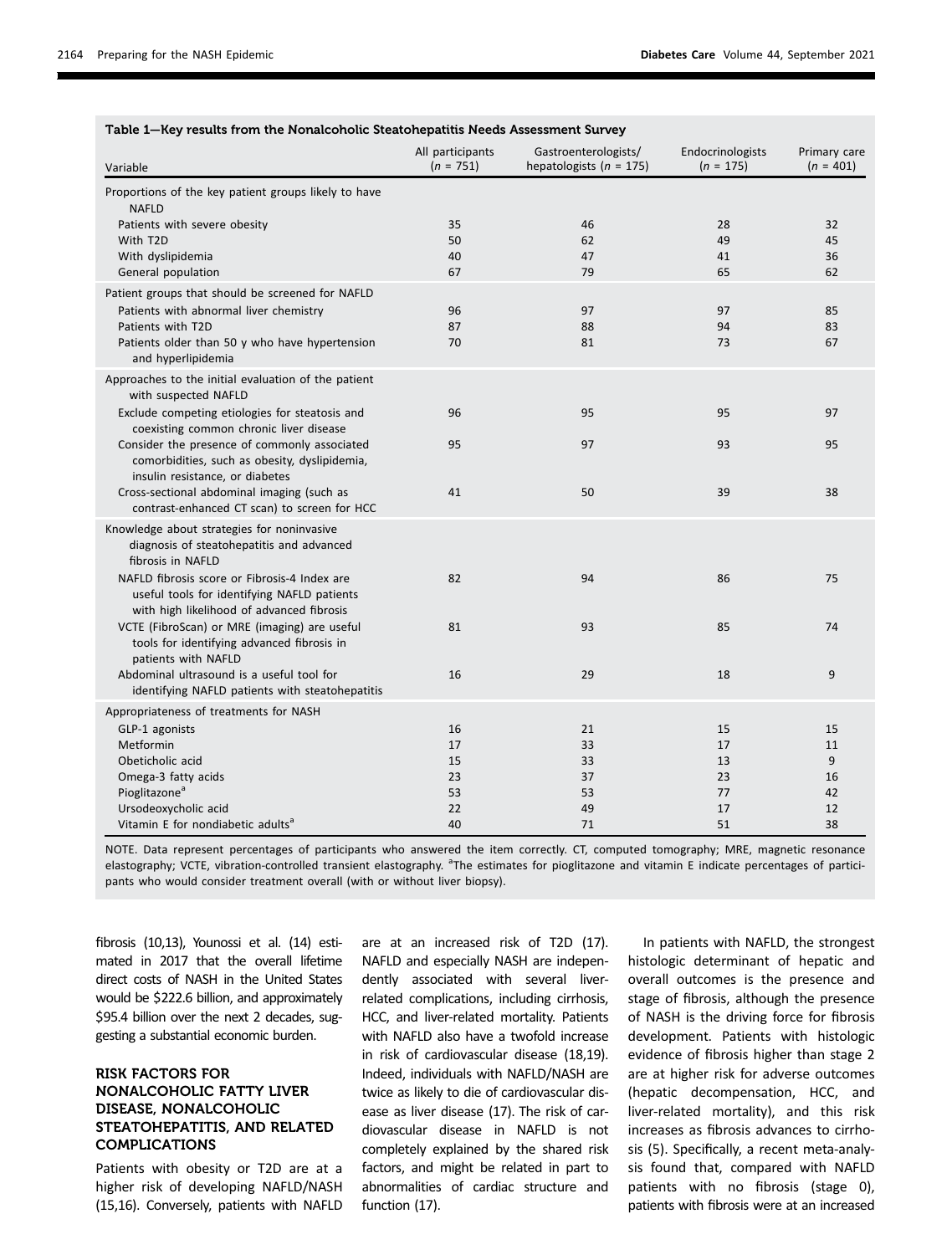risk for all-cause mortality, and this risk increased with the stage of fibrosis: stage 1: risk ratio (RR) vs. stage 0, 1.58 (95% confidence interval [CI], 1.19–2.11); stage 2: RR, 2.52 (95% CI, 1.85–3.42); stage 3: RR, 3.48 (95% CI, 2.51–4.83); and stage 4: RR, 6.40 (95% CI, 4.11–9.95). The results were more pronounced for risk of liverrelated mortality, which increased exponentially with each increase in fibrosis stage, from an RR of 1.41 (95% CI, 0.17–11.95) for stage 1 to an RR of 9.57 (95% CI, 1.67–54.93) for stage 2, and an RR of 42.30 (95% CI, 3.51–510.34) for stage 4 fibrosis (5).

Notably, fibrogenesis does not proceed linearly from simple fatty liver to NASH to cirrhosis, but progresses and regresses in up to 30% of patients during a mean period of 5 years (20). Furthermore, many patients with isolated hepatic steatosis, previously thought to be benign, are likely to progress to NASH (20). On average, patients with NASH and NAFLD progress 1 stage of fibrosis every 7 and 14 years, respectively (21). Older age, visceral obesity, T2D, and hypertension are associated with fibrosis progression (21,22). T2D and number of metabolic comorbidities are also associated with an increased risk of liver-related mortality and HCC (23,24). The severity of steatosis, however, has a modest (if any) correlation with the severity of liver histology (25), and the relationship between severity of steatosis and cardiovascular disease remains unclear.

#### Screening and Diagnosis

Effectively screening for and timely diagnosis of NAFLD may prevent progression to NASH and associated complications. Because PCPs are on the front lines of managing individuals with NAFLD, screening patients at risk, stratifying patients based on their risk for advanced fibrosis, and positioning themselves to provide effective management and referrals are important. A recent study showed that screening for NAFLD followed by intensive lifestyle interventions or pioglitazone was cost-effective in patients with T2D diagnosed with clinically significant fibrosis, providing support for these recommendations (26).

To recognize NAFLD, the PCP must be aware of the following facts:

- 1. NAFLD is the one of the most common causes of abnormal liver enzymes, but serum alanine aminotransferase (ALT) and aspartate aminotransferase (AST) can be normal in many cases of NAFLD/NASH at all stages, including in patients with advanced fibrosis (27).
- 2. Liver fibrosis has been linked to morbidity and reduced overall patient survival (28).
- 3. NAFLD and fibrosis are reversible with weight loss (29).
- 4. Alcohol causes fatty liver disease with many histologic features of NAFLD. Although good clinical history is extremely important, one way to differentiate alcoholic from nonalcoholic fatty liver is the AST/ALT ratio, which is generally  $\geq$  2 in patients with alcohol as the underlying cause. In certain patients, selective testing for alcohol metabolites may also be appropriate.

Clinical practice guidelines do not recommend screening for NAFLD in the general population, but case finding for NASH and significant fibrosis is advised for key high-risk groups, such as those with moderate to severe obesity (BMI  $>$ 35 kg/m<sup>2</sup>), T2D of more than 10 years' duration or in people older than 50 years, or metabolic syndrome (30). The American Diabetes Association's 2020 Standards of Medical Care in Diabetes also recommend evaluating patients with prediabetes or T2D with steatosis or elevated ALT for NASH and fibrosis (31).

Diagnosing NAFLD/NASH begins with evaluating patients for alternative or coexisting causes of liver disease, such as viral hepatitis or significant alcohol intake, through history and laboratory testing (Table 2). The accuracy of ultrasound for the detection of moderate and severe steatosis is quite high, >80% in a metaanalysis compared with that of liver biopsy. However, ultrasound has suboptimal sensitivity for mild steatosis (32,33). Among patients with a high pretest probability of NAFLD, moving directly to risk stratification without an ultrasound to confirm steatosis may be appropriate.

Although an optimal strategy for risk stratification of individuals with NAFLD/ NASH in primary care and specialist clinics remains undefined, the guiding principle is to rule out advanced fibrosis by simple, noninvasive fibrosis scores (such as NAFLD fibrosis score or Fibrosis-4 Index). Patients at intermediate or high risk may require further assessment with a second-line test—elastography, or a serum marker test with direct measures of fibrogenesis (such as enhanced liver fibrosis (34) or fragments of propeptide of type III procollagen (35), and may require referral to a hepatology clinic (Fig. 1). Of note, the enhanced liver fibrosis and propeptide of type III procollagen tests are not approved in the United States, limiting their use in clinical practice. In contrast, elastography-based tests are available and can be used for risk stratification. Several recent studies show that this sequential use of noninvasive tests reduces unnecessary referrals to specialists, increases the detection of advanced fibrosis and cirrhosis, and hence may be cost-effective (36,37).

| Table 2—Initial evaluation in patients with suspected nonalcoholic fatty liver<br>disease |                |  |
|-------------------------------------------------------------------------------------------|----------------|--|
| History and medical review                                                                | Investigations |  |

| Obesity                                                                  | Liver biochemistries (ALT, AST)                                                                      |
|--------------------------------------------------------------------------|------------------------------------------------------------------------------------------------------|
| T <sub>2</sub> D                                                         | Exclude/identify other liver diseases <sup>a</sup>                                                   |
| Metabolic syndrome                                                       | HBV and HCV serology (and viral load)                                                                |
| Alcohol intake<br>$<$ 14 drinks/wk for women<br>$<$ 21 drinks/wk for men | Auto antibodies (ANA, AMA, ASMA)<br>Serum ferritin, A1AT<br>Liver ultrasound: increased echogenicity |
| No known pre-existing liver disease                                      |                                                                                                      |

A1AT,  $\alpha$ 1 antitrypsin; AMA, antimitochondrial antibody; ANA, antinuclear antibody; ASMA, anti-smooth muscle antibody; HBV, hepatitis B virus; HCV, hepatitis C virus. <sup>a</sup>NAFLD can coexist with other chronic liver diseases. Of note, 21% of patients with NAFLD may have elevations in autoantibodies in the absence of autoimmune hepatitis (85), and 20% may have high serum ferritin (>300 ng/mL in women and >450 ng/mL in men). Elevated serum ferritin is associated with advanced hepatic fibrosis (86) in patients with NAFLD.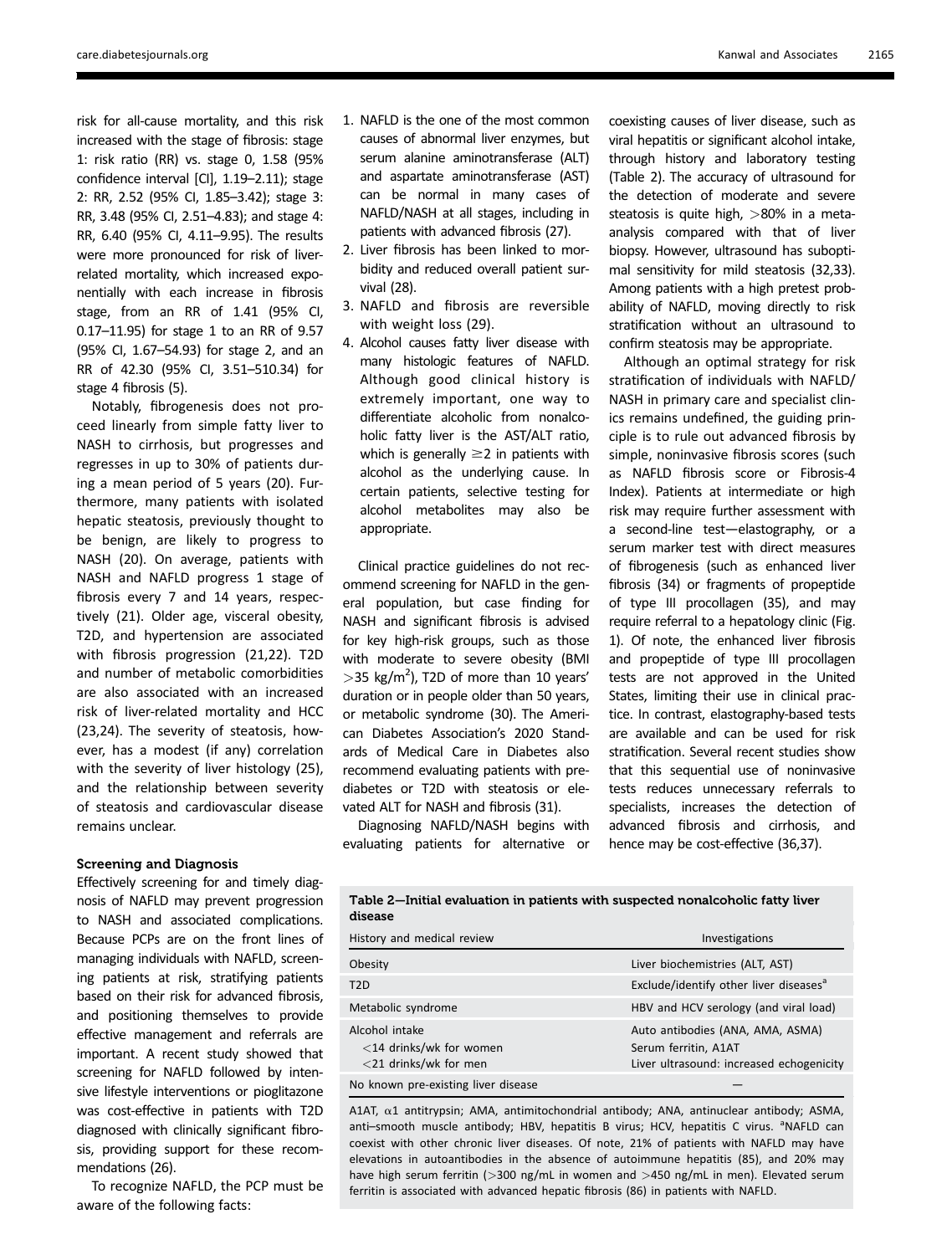

Figure 1-Algorithm for risk stratification in patients with NAFLD/NASH. FIB-4, Fibrosis-4 Index; NFS, NAFLD fibrosis score.

Once diagnosis and initial risk stratification have been completed, a more detailed assessment of liver fibrosis is essential. Accurate fibrosis staging provides information regarding prognosis, need for pharmacotherapy, intensive lifestyle modification and/or bariatric surgery, and screening/surveillance for varices and HCC. The most commonly used imaging techniques to evaluate fibrosis are vibration-controlled transient elastography and magnetic resonance elastography. Vibration-controlled transient elastography uses ultrasound waves to investigate the presence or absence of advanced fibrosis with a specificity of 92% (38). Magnetic resonance elastography can identify the intermediate stages of fibrosis more readily, but is not as widely available and is much more costly (30).

Liver biopsy, historically required to diagnosis liver fibrosis and NASH, provides helpful information and should be considered for cases in which there is a diagnostic doubt, such as patients with indeterminate, unreliable, or conflicting noninvasive assessments, or as part of phase 2 or 3 clinical trials. In addition to excluding coexistent liver diseases, liver biopsy allows for assessment of disease activity in the form of lobular and portal inflammation and ballooning degeneration (a marker of liver-cell injury). These 2 processes are thought to be

responsible for triggering the development of liver fibrosis.

Assessment of cardiometabolic risk in NAFLD/NASH is also important, especially in patients who are at intermediate to high risk of advanced fibrosis (39). The Atherosclerotic Cardiovascular Disease risk calculator has been validated in NAFLD patients and provides guidance for statin use (40).

#### Management

Most patients with NAFLD and many with NASH have a low risk of clinically significant fibrosis and can be managed by PCPs. Because NAFLD is not an isolated disease but a component of cardiometabolic abnormalities typically associated with obesity, the cornerstone of therapy is the same as that for people with obesity and cardiometabolic complications, namely lifestyle-based therapies (altered diet, such as reduced-calorie or Mediterranean diet and regular, moderate physical activity), and replacing obesogenic medications to decrease body weight and improve cardiometabolic health. The magnitude of weight loss correlates with decreases in intrahepatic triglyceride (IHTG) content, hepatocyte ballooning, and hepatic inflammation (29).

IHTG is extraordinarily sensitive to changes in energy balance; even 48 h of a low-calorie diet can decrease IHTG by about 20%, and 7% weight reduction

decreases IHTG by approximately 40% (41). The durability of these acute weightloss–related changes remains to be determined. Furthermore, hepatic fibrosis is more resistant to weight loss and requires larger amounts ( $\geq$ 10%) and possibly longer duration of weight loss to achieve clinically meaningful outcomes. Regular endurance (42,43) or resistance exercise (44) in the absence of weight loss decreases IHTG content only slightly but improves metabolic health. U.S. Food and Drug Administration–approved weight-loss medications can enhance weight loss induced by lifestyle therapy and may contribute to the successful management of patients with NAFLD. Patients at risk for significant fibrosis (based on their clinical profile, blood test panels, and/or imaging) should be referred to a hepatologist to discuss the need for further testing, including biopsy, appropriate follow-up (particularly for those patients with advanced fibrosis/cirrhosis), and possible inclusion in NASH clinical trials (Fig. 1).

Patients with NASH and fibrosis stage 2 or higher are candidates for liverdirected pharmacotherapy (Table 3). Although there are currently no U.S. Food and Drug Administration–approved drugs for treating NASH, vitamin E (800 IU/d) improves steatosis in NASH patients without T2D (45). Although randomized controlled trials have not shown similar efficacy in patients with T2D (46), one retrospective study of patients with NASH and either bridging fibrosis or cirrhosis, with or without T2D, associated vitamin E with greater transplant-free survival and lower rates of hepatic decompensation (47).

If diabetes is present, the PCP may opt to prescribe a medication for diabetes that can also treat NASH. Although metformin is first-line therapy for the pharmacologic management of T2D, it is not effective in treating NASH (2,25). Guidelines suggest that clinicians should instead consider using pioglitazone (a thiazolidinedione acting through activation of proliferator-activated receptor- $\gamma$ and  $-\alpha$  agonism), based on evidence from 5 randomized controlled trials showing that it reverses steatohepatitis in patients with (48–50) and without (45,49) diabetes. In the phase 3 Pioglitazone vs Vitamin E vs Placebo for Treatment of Non-Diabetic Patients with Nonalcoholic Steatohepatitis (PIVENS)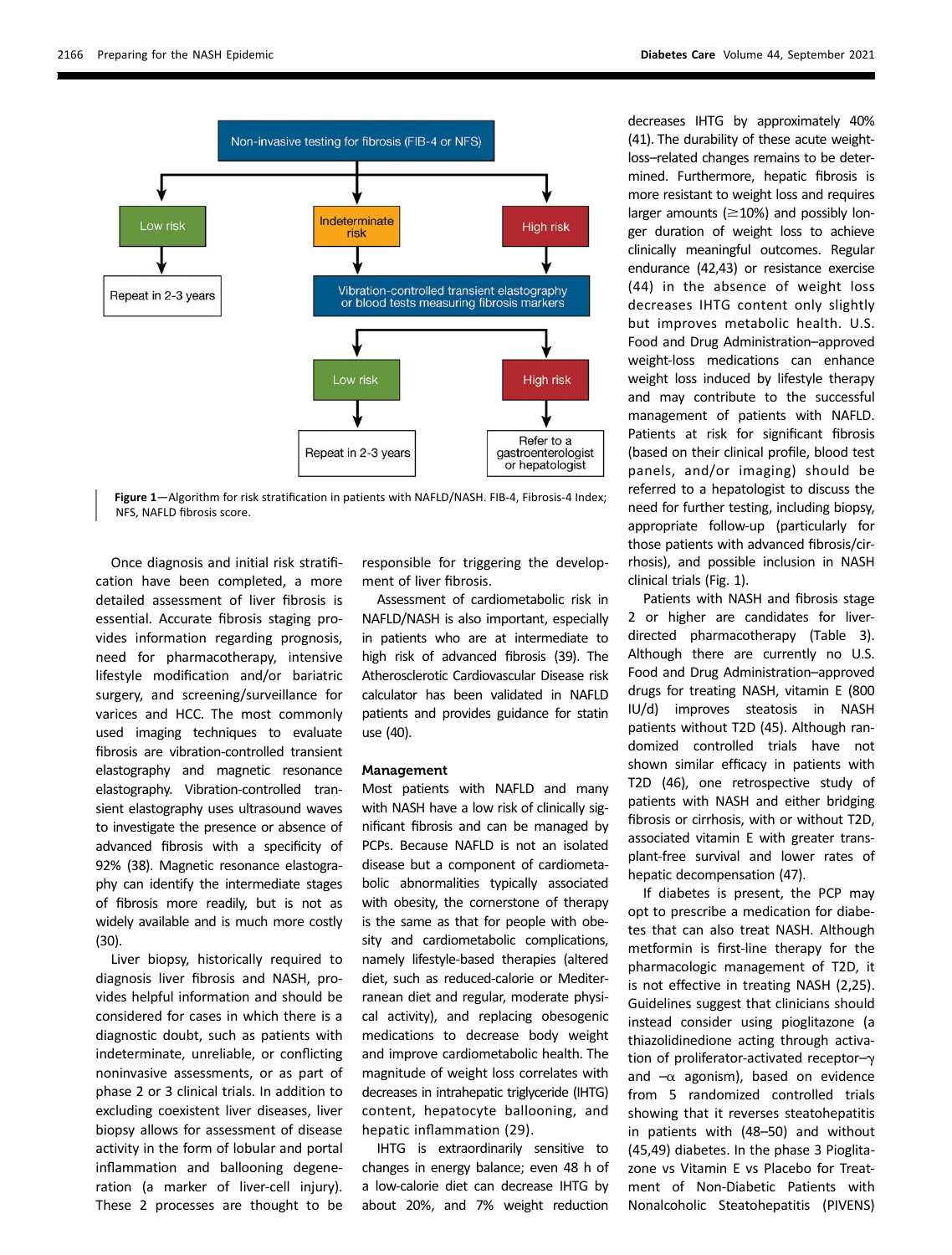| -                                           |                                        |                                   |                                                       |                                  |
|---------------------------------------------|----------------------------------------|-----------------------------------|-------------------------------------------------------|----------------------------------|
| Variable                                    | Lifestyle<br>intervention <sup>a</sup> | Liver-directed<br>pharmacotherapy | Diabetes care (in<br>individuals with diabetes)       | Cardiovascular risk<br>reduction |
| <b>NAFL</b>                                 | <b>Yes</b>                             | <b>No</b>                         | Standard of care                                      | Yes                              |
| NASH with fibrosis stage<br>0 or 1 (F0, F1) | <b>Yes</b>                             | <b>No</b>                         | Standard of care                                      | Yes                              |
| NASH with fibrosis stage<br>2 or 3 (F2, F3) | <b>Yes</b>                             | Yes                               | Pioglitazone, GLP-1<br>receptor agonists <sup>b</sup> | Yes                              |
| NASH cirrhosis (F4)                         | <b>Yes</b>                             | Yes                               | Individualize <sup>c</sup>                            | Yes                              |

Table 3—Management of patients with nonalcoholic fatty liver disease and nonalcoholic steatohepatitis

<sup>a</sup>All patients require regular physical activity and healthy diet and to avoid excess alcohol intake; weight loss recommended. <sup>b</sup>Among GLP-1 receptor agonists, semaglutide has the best evidence of benefit in patients with NASH and fibrosis. <sup>c</sup>Evidence for efficacy of pharmacotherapy in patients with NASH cirrhosis is very limited and should be individualized and used with caution.

trial, pioglitazone led to resolution of steatohepatitis in 47% of patients compared with 21% of patients in the placebo group ( $P = 0.001$ ; vitamin E in 36%;  $P = 0.05$ ), although pioglitazone did not meet the prespecified primary end point (45). Studies of patients with prediabetes or T2D with follow-up for up to 3 years have also consistently reported benefit with pioglitazone treatment (48–50).

Based on these data, the American Association for the Study of Liver Diseases, the European Association for the Study of the Liver, European Association for the Study of Diabetes, and European Association for the Study of Obesity guidelines suggest that pioglitazone can be used for NASH patients with diabetes. The guidelines also state that vitamin E (administered at a daily dose of 800 IU) may be considered in nondiabetic adults with biopsy-proven NASH (2,30). Pioglitazone can also reduce cardiovascular disease in patients with or without T2D, as reviewed elsewhere, although the U.S. Food and Drug Administration has not approved it for this indication (51,52).

Several GLP-1 receptor agonists and SGLT2 inhibitors, which are increasingly used in T2D, as they reduce cardiovascular risk and promote weight loss, also potentially decrease hepatic steatosis in patients with NAFLD. GLP-1 receptor agonists (dulaglutide, exenatide, liraglutide, and semaglutide) have been tested in patients with T2D and NAFLD, with the most robust evidence to date involving semaglutide (53–57). A small phase 2 trial (involving 52 patients) that evaluated liraglutide, a synthetic longacting glucagon-like peptide 1 (GLP-1) receptor agonist available for treating

T2D and obesity, resulted in weight loss, resolution of steatohepatitis, and slower progression of fibrosis than placebo, although gastrointestinal adverse effects were common (56). More recently, a report in 320 patients with biopsy-proven NASH offers the strongest evidence for the use of GLP-1 receptor agonists in patients with NASH using subcutaneously administered semaglutide at doses of 0.1, 0.2, or 0.4 mg/d (54). This 72-week study included a population in which 62% of patients had T2D and >70% had moderate to advanced stage F2–3 liver fibrosis. The primary outcome, NASH resolution without worsening of fibrosis, was achieved in 40%, 36%, and 59% of patients treated with semaglutide at doses of 0.1, 0.2, and 0.4 mg/d, respectively, vs. 17% on placebo. Of note, the proportion of patients with liver fibrosis improvement (approximately 30%–44%) did not reach statistical significance in any arm. The reasons remain unclear, although worsening of fibrosis occurred in 10%, 8%, and 5% of the patients in the semaglutide 0.1, 0.2, and 0.4 mg groups, respectively, and in 19% of the patients in the placebo group (54). Of note, the dose used in the study is not currently available for prescription in patients with diabetes, but the weight loss and metabolic effects achieved were similar overall to the effects seen with currently available dose for management of diabetes. Physicians unfamiliar with or unable to prescribe these medications should consider referring patients to an endocrinologist, diabetologist, or obesity medicine specialist (53).

Another small recent study found that dulaglutide also reduced liver fat content and transaminases in people with T2D and NAFLD (55). These

findings allow the possibility of treating diabetes, cardiovascular disease, and NASH simultaneously with diabetes medications, such as pioglitazone or a GLP-1 receptor agonist. SGLT-2 inhibitors (canagliflozin, dapagliflozin, empagliflozin, and ertugliflozin) have also been tested in NAFLD, but these studies have been small and do not examine the effect of these agents on liver histology (58).

Despite the promise of antidiabetes medications, the role of improving glycemic control on the natural history of NASH and development of cirrhosis remains poorly understood, and the role of glycemic control of disease progression in NASH remains to be established. Improving glycemic control with insulin therapy reduces liver steatosis (48), but its impact on liver histology (both NASH or fibrosis) and the natural history of the disease remain unknown. Cross-sectional (59) and longitudinal observational studies (60) do not show a clear correlation between hemoglobin A1c levels over time and liver histology or other clinical outcomes. Lowering hemoglobin A1c levels with pioglitazone treatment for 18 months has been associated with improvement in NASH and slower progression of fibrosis compared with patients with diabetes on placebo but, overall, the histologic response to pioglitazone does not appear to be linked to improved glycemic control, as it is similar in patients with vs. those without diabetes (49).

Bariatric surgery is currently the most effective therapy available for obesity. The 2 most common procedures are sleeve gastrectomy and Roux-en-Y gastric bypass. Marked weight loss (approximately 25%–35%) induced by bariatric surgery has profound effects on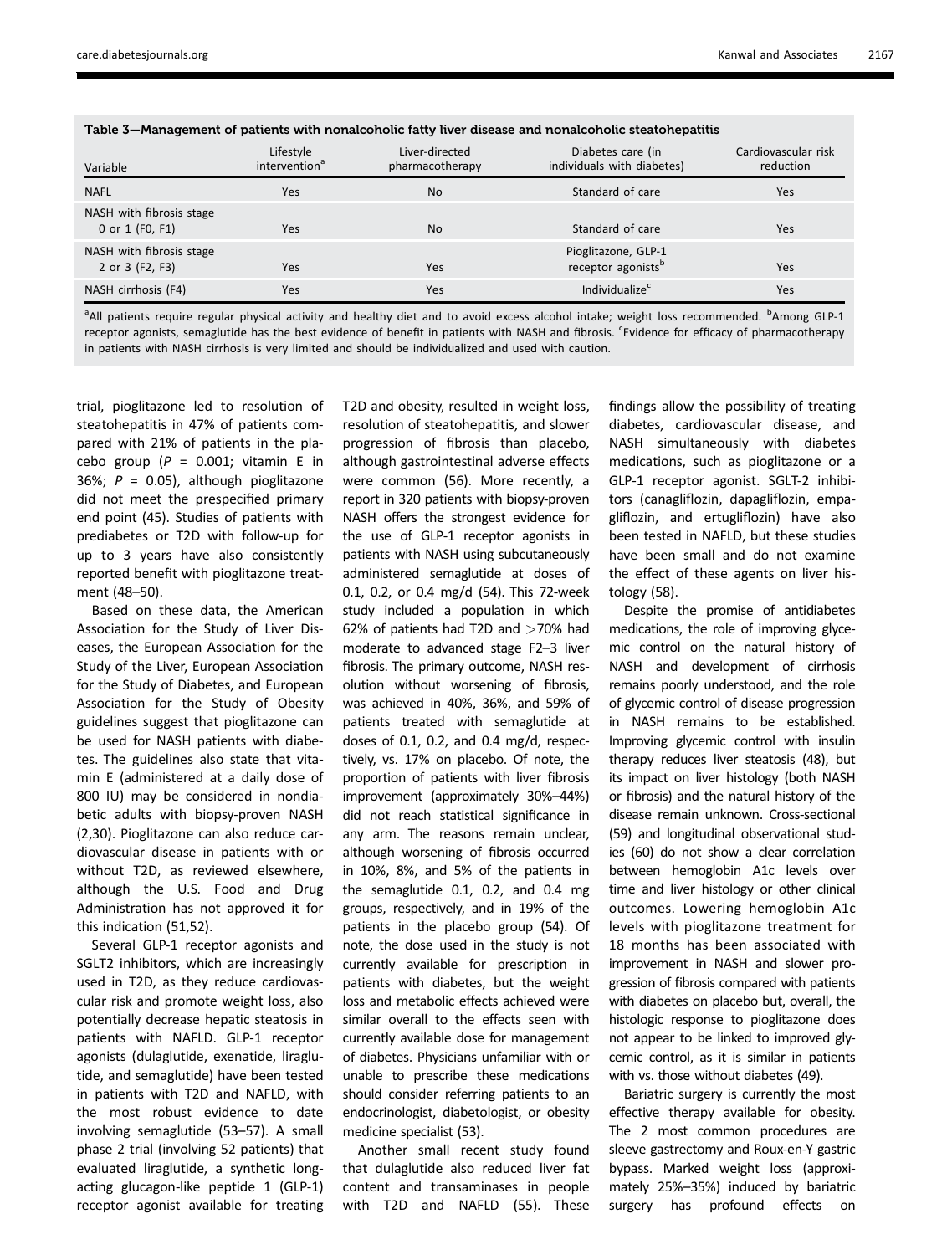steatosis, NAFLD activity score, hepatocyte ballooning, and lobular inflammation, and results in NASH resolution in most patients (61,62). Surgery-induced weight loss also has a considerable therapeutic effect in reducing stages 1 and 2 fibrosis, but is less effective in improving stages 3 and 4. Bariatric endoscopy is emerging as a new treatment for obesity, but the long-term durability of its effects remains to be determined. About 15% weight loss has been reported after therapy with a postprandial gastric aspiration device, which is associated with reduced plasma AST and ALT (63), whereas duodenal mucosal resurfacing has reduced Fibrosis-4 Index scores by mechanisms possibly unrelated to weight reduction (64). Intragastric balloon placement has also been associated with histologic improvement in individuals with NASH (65), although findings remain preliminary. Patients with advanced liver disease, especially with hepatic decompensation, have higher mortality after bariatric surgery. Overall, more efficacy and safety data are needed before these approaches can be recommended as treatment options for patients with NAFLD and NASH.

Special attention to the management of sedentary behavior, as well as to dyslipidemia, diabetes, and hypertension, is recommended for all individuals with NAFLD (66). Alcohol consumption should be limited to 2–3 drinks per week in women and 4–5 drinks per week in men and avoided in patients with advanced fibrosis (67,68), although high-quality data on the exact risk of progressive liver disease in patients with advanced fibrosis are still needed. Many PCPs and nonhepatologists discontinue statins when liver enzymes are elevated (9,69,70). However, numerous studies have also demonstrated that statins are safe and efficacious in patients with NAFLD and NASH, and they can be used to treat dyslipidemia in these patients, including those with compensated cirrhosis. Statins have pleiotropic properties that may be directly beneficial in liver disease. In a meta-analysis of 13 studies, including 3 randomized controlled trials, statin use in cirrhosis was associated with a reduction in hepatic decompensation (hazard ratio, RR, 0.54; 95% CI, 0.46–0.62) and lower mortality (hazard ratio, 0.54; 95% CI. 0.47–0.61) (71).

However, because data remain limited regarding safety and risks of statins in patients with decompensated cirrhosis (72,73), statins should be avoided until we have stronger evidence to support their safety in these patients. The AGA clinical practice update provides some guidance and advises against statin use among patients with Child-Pugh class B or C cirrhosis (74). The underlying rationale is that the generally grave liver-related prognosis of patients with Child-Pugh class B or C cirrhosis makes it unlikely that they will benefit from the cardiovascular benefits associated with lipid-lowering therapy. In a large retrospective cohort study of statins in patients with cirrhosis, the survival benefit did not extend to patients with Child class C cirrhosis (75).

#### Emerging Tools

Given the high prevalence of NAFLD and the limited patient awareness about this disease, applying artificial intelligence/ machine learning tools to the big data repositories of electronic health records holds considerable potential for efficient disease identification and risk stratification. (76) "Machine learning" is a subset of artificial intelligence in which computer algorithms are improved through experience (77). These tools can produce noninvasive calculated scores by using information about patient demographic and clinical characteristics from both narrative (i.e., free text) and codified (e.g., administrative disease codes and laboratory tests) sources. Artificial intelligence is also being tested to improve the accuracy and reliability of liver histologic interpretation using quantitative scoring systems for NAFLD/ NASH radiologic and histopathologic features (78,79). However, although the availability of noninvasive tests to accurately assess response to treatment beyond histopathology would greatly facilitate the efficient enrollment in NASH treatment clinical trials, existing options still require further validation and eventual acceptance by regulatory agencies.

Several liver-targeted and other potential therapies are also currently under investigation, targeting a broad range of pathologic changes associated with NASH, including insulin resistance, alterations in the microbiome and gut

permeability, oxidative stress, apoptosis, lipotoxicity, inflammation, and bile acid metabolism. Given the multiple pathways involved in NASH pathogenesis, combination regimens may ultimately be needed to treat NASH most effectively (80,81).

### RECOMMENDATIONS

## Develop More Sensitive and Specific Diagnostic Methods

The invasive nature and relatively high expense of liver biopsy limit its use and call for more sensitive and specific noninvasive diagnostic methods for NASH. Several novel noninvasive tools with the potential to provide more sensitive and specific diagnosis are currently under development. These include top–down approaches, such as multiomics and narrowing down to the minimum number of molecules that could provide the maximum positive and negative predictive value (82,83).

### Adopt a Multidisciplinary Approach to Nonalcoholic Steatohepatitis

Optimal care of patients with NASH may require clinicians from a variety of specialties, including primary care, hepatology, obesity management, and endocrinology, to tackle both the hepatic manifestations of the disease and the comorbid metabolic syndrome and cardiovascular risk, as well as screening and treating other comorbid conditions (e.g., obstructive sleep apnea). When NAFLD progresses to NASH, multidisciplinary, team-based care involving these specialties is crucial. Improving the traditional model of primary, secondary, and tertiary care will require not only developing and validating algorithmic approaches (e.g., who can be managed where and how), but also connectivity and multidirectional referrals among these practice settings. Examining other models of care, such as medical homes either dedicated to NAFLD/NASH or incorporated within similar homes that manage metabolic disease more broadly, could also be valuable in developing care models. These integrated models can create and align expertise and incentives among different specialties.

## Develop Clinical Care Pathways

Developing clinical care pathways that use validated and efficient noninvasive tests and calculators is crucial to a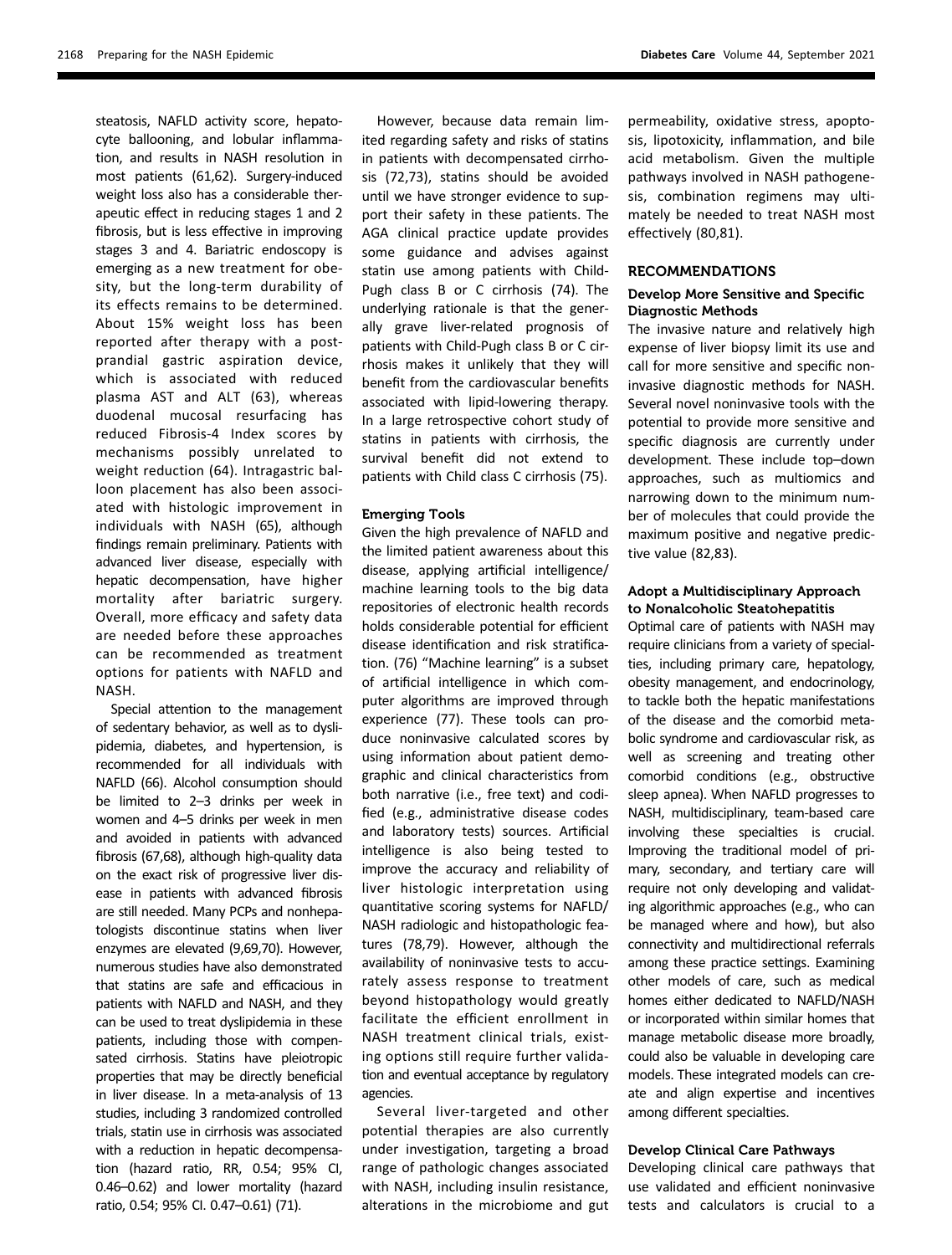| Organization                                                       | Year | First-line diagnosis test                                                                                                                                                  | When to refer to hepatologist                                                                                                                       | Noninvasive tests                                                               |
|--------------------------------------------------------------------|------|----------------------------------------------------------------------------------------------------------------------------------------------------------------------------|-----------------------------------------------------------------------------------------------------------------------------------------------------|---------------------------------------------------------------------------------|
| American Association for<br>the Study of Liver<br>Diseases (AASLD) | 2018 | Not clear in the guideline<br>Routine screening for NAFLD in<br>high-risk groups is not<br>recommended                                                                     | Not clear in the guideline                                                                                                                          | Diagnosis for NASH: liver<br>biopsy<br>Assessment for fibrosis: NFS<br>or FIB-4 |
| American<br>Gastroenterological<br>Association (AGA)               | 2012 | Routine screening for NAFLD is<br>not recommended                                                                                                                          | Not clear in the guideline                                                                                                                          | Metabolic syndrome can be<br>used to target patients<br>for liver biopsy        |
| European Association for<br>the Study of the Liver<br>(EASL)       | 2016 | Ultrasound $+$ liver enzymes for<br>patients with risk factors                                                                                                             | Refer patients with abnormal<br>liver enzymes or medium-/<br>high-risk fibrosis markers to<br>specialist                                            | Diagnosis for NASH: liver<br>biopsy Assessment for<br>fibrosis: NFS or FIB-4    |
| World Gastroenterology<br>Organization (WGO)                       | 2012 | Ultrasound $+$ liver enzymes for<br>patients with risk factors                                                                                                             | Not clear in the guideline                                                                                                                          | Diagnosis for NASH: liver<br>biopsy                                             |
| National Institute for<br>Health Care and<br>Excellence (NICE)     | 2016 | Ultrasound $+$ liver enzymes for<br>patients with risk factors<br>But routine liver function blood<br>tests are not sensitive, and<br>ultrasound is not cost-<br>effective | Refer adults with advanced liver<br>fibrosis to a hepatologist<br>Refer children with suspected<br>NAFLD to a pediatric<br>specialist in hepatology | Assessment for advanced<br>fibrosis: enhanced liver<br>fibrosis (every $2-3$ y) |

| Table 4–Summary of published nonalcoholic fatty liver disease guidelines |  |  |  |
|--------------------------------------------------------------------------|--|--|--|
|--------------------------------------------------------------------------|--|--|--|

FIB-4, Fibrosis-4 Index; NFS, NAFLD fibrosis score.

multidisciplinary approach to managing NAFLD/NASH. Clinical care pathways, with careful explication of each step-in screening, diagnosis, and treatment, have been shown to improve the quality of health care delivery in other areas of medicine. Members of the NASH: A Call-to-Action Steering Committee and several other conference participants are currently developing such a pathway for NAFLD/ NASH. Rapid and timely dissemination of these pathways to all stakeholders, especially the frontline PCPs, will be important in developing a systematic approach to managing NAFLD/NASH.

## Pursue a Unified, International, Public Health Response

The public health response to NAFLD remains rudimentary. There is no single guiding strategy in the United States or Europe. A survey of 29 European countries highlighted the absence of a concrete NAFLD/NASH management strategy or action plans in every one of these countries (84). This deficit has even more proximal roots. For example, not all hepatology/gastroenterology societies have clear screening, testing, or referral guidelines for NAFLD/NASH, and existing guidelines often conflict with one another (Table 4). Intersociety collaboration for harmonizing guidelines to optimize screening, diagnosis, and therapy is urgently required. Furthermore, because

virtually all current guidance regarding HCC surveillance in NAFLD is derived from the viral hepatitis and alcoholic cirrhosis literature, new data and updated guidelines are needed that are specific to NAFLD/NASH-related cirrhosis. In addition, large cohorts with longitudinal data on clinical course and outcomes, particularly cohorts that allow the transition from childhood through adolescence to adulthood to be evaluated, are needed to inform the science and clinical practice of managing NAFLD/NASH.

There is also a large unmet need for programs that can increase disease awareness in the medical community and the general population. Finally, the closely interlinked nature with related metabolic diseases suggests that reducing the clinical and economic burden of NASH and NAFLD will require fundamental societal changes driven by policies to address failing public health systems and the social determinants of health.

## SUMMARY AND CONCLUSIONS

The upward trend in NAFLD/NASH incidence and prevalence underscores the importance and urgency of developing and implementing effective screening, diagnosis, and treatment strategies in the United States and globally, particularly among emerging at-risk cohorts, such as patients with diabetes and obesity. This goal cannot be achieved if the

different specialties engaged in managing this burgeoning population continue to work in separate silos. The Call-to-Action Meeting described in this report represents one of the first steps needed to align key stakeholders, including PCPs, endocrinologists, diabetologists, obesity medicine specialists, gastroenterologists, and hepatologists, on a collective action plan. Improving the spectrum of care for patients with NAFLD from screening, diagnosis, disease severity stratification, and treatment will require significant changes and innovations in technology, health care delivery, and policy. In addition, optimal care of patients with NAFLD/ NASH will require a multidisciplinary team integrating primary care, hepatology, obesity medicine, and endocrinology/diabetology via well-defined care pathways, along with exploration of the high-yield targets for clinical research and practice identified by conference participants. These efforts should help the field move toward a collective strategy with shared goals and objectives that will improve care for the growing population of patients with NAFLD/ NASH.

Acknowledgments. This article is based on a conference sponsored by the American Gastroenterological Association (AGA), with the financial support of independent medical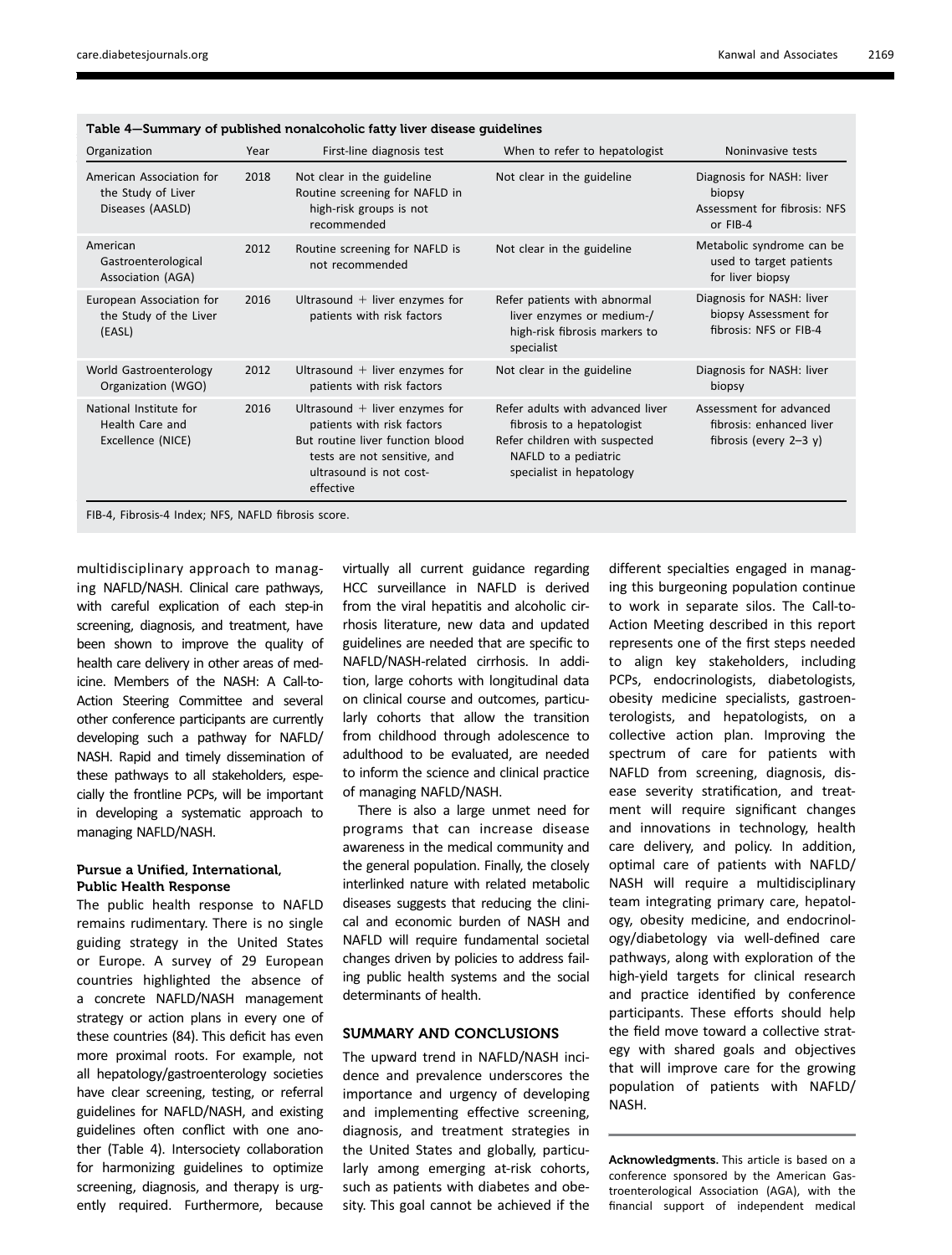education grants from Intercept Pharmaceuticals, Inc, Pfizer Inc, Allergan, and GENFIT, and the support of the following collaborating medical associations: American Association of Clinical Endocrinologists, American Academy of Family Physicians, American Association for the Study of Liver Diseases, American College of Osteopathic Family Physicians, American Diabetes Association, Endocrine Society, and The Obesity Society. The authors are grateful for the contributions of the participants in the July 2020 conference, who are listed, together with affiliations, in the [Supplementary](https://doi.org/10.2337/figshare.14932179) [Material](https://doi.org/10.2337/figshare.14932179). F.K. is a member at the Center for Innovations in Quality, Effectiveness and Safety (CIN-13-413), Michael E. DeBakey VA Medical Center, Houston, Texas. In addition, the authors acknowledge Dr. Anya Karavanov for her assistance with the NASH Needs Assessment Survey, Dr. Terra Ziporyn, medical editor, for her assistance with the manuscript, and Alissa Effland for her assistance with the manuscript's graphics.

Duality of Interest. These authors disclose the following: J.H.S. has served as an advisor to Sanofi, Eli Lilly, Novo Nordisk, Bayer, and MannKind. E.B. has served as a consultant to Gilead, BMS, Boehringer, Intercept, and Innova. Z.Y. has received research funding from or served as a consultant for Gilead Sciences, Intercept, BMS, Novo Nordisk, Viking, Terns, Siemens, Shionogi, AbbVie, Madrigal, Merck, Abbott, Axcella, and Novartis. Y.N. has received grants from Gilead and Allergan. M.E.R. has served as a consultant for Amgen, Alnylam, Allergan, BMS, Boehringer Ingelheim, Coherus, CymaBay, Enanta, Fibrogen, Fractyl, Galecto, Gelesis, Genentech, GENFIT, Gilead, Intercept, Lipocine, Madrigal, Merck, Metacrine, NGM Biopharmaceuticals, Novo Nordisk, Novartis, Pfizer, Sagimet, Siemens, Takeda, Terns, Thetis, Viking, 3vBio, and 89Bio. R.H.E. has served on advisory boards for Novo Nordisk, Provention Bio, Kaleido, and KOWA, and a scientific advisory committee for PROMINENT (CVOT). S.A.H. has served as advisory board/consultant for Akero, Altimmune, Arrowhead, Axcella, B. Riley, Boston Pharma, Cirius, Civi Biotherma, CLDF, Corcept, CymaBay, Echosens, Fibronostics, Foresite Laboratories, Fortress, Galectin, Gelesis, GENFIT, Gilead, Hepion, Hightide Bio, HistoIndex, Intercept, Inipharm, Ionis, Kowa, Madrigal, Medpace, Metacrine, Microba, NGM Bio, NorthSea, Novartis, Novo Nordisk, Piper Sandler, Poxel, Prometic, Ridgeline Therapeutics, Sagiment, Sonic Incytes, Terns, Theratech, Viking, and 89 Bio; received grant/research support from Axcella, BMS, Cirius, Civi Biopharma, Conatus, CymaBay, Enyo, Galectin, Galmed, Genentech, GENFIT, Gilead, Hepion, Hightide Bio, Immuron, Intercept, Madrigal, NGM Bio, NorthSea, Novartis, Novo Nordisk, Pfizer, Sagimet, Second Genome, Tobira/ Allergan, and Viking; and has stock/shares (self-managed) in Akero, Cirius, Galectin, GEN-FIT, Hepion, HistoIndex, Metacrine, NGM Bio, and NorthSea. C.M. reports grants, personal fees, and other from Coherus Biosciences; grants, personal fees and other from Novo Nordisk; personal fees and nonfinancial support from Ansh, Aegerion, PES, and California

Walnut Commission; and personal fees from GENFIT, Intercept, Regeneron, CardioMetabolic Health Conference and The Metabolic Institute of America, and Amgen. S.K. is a shareholder of Aspire Bariatrics and has served as a consultant for Pfizer, Novo Nordisk, and Boehringer Ingelheim. R.H.E. has received research funding from Gilead (2014–2015), Merck (2016–2018), and Wako (2014–2017). K.C. has received research support as principal investigator for the University of Florida from Cirius, Echosens, Inventiva, Novartis, Novo Nordisk, Poxel, and Zydus and is a consultant for Allergan, AstraZeneca, Axcella, BMS, Boehringer Ingelheim, Coherus, Eli Lilly, Genentech, Gilead, HighTide, Inventiva, Intercept, Ionis, Janssen, Pfizer, Poxel, Prosciento, Madrigal, Novo Nordisk, and Sanofi. No other potential conflicts of interest relevant to this article were reported.

#### References

1. Paik JM, Golabi P, Younossi Yet al. Changes in the global burden of chronic liver diseases from 2012 to 2017: the growing impact of nonalcoholic fatty liver disease. Hepatology 2020;72:1605–1616 2. Chalasani N, Younossi Z, Lavine JE, et al. The diagnosis and management of nonalcoholic fatty liver disease: practice guidance from the American Association for the Study of Liver Diseases. Hepatology 2018;67:328–357

3. Wong CR, Lim JK. The association between nonalcoholic fatty liver disease and cardiovascular disease outcomes. Clin Liver Dis (Hoboken) 2018; 12:39–44

4. Younossi ZM, Stepanova M, Rafiq N, et al. Nonalcoholic steatofibrosis independently predicts mortality in nonalcoholic fatty liver disease. Hepatol Commun 2017;1:421–428

5. Dulai PS, Singh S, Patel J, et al. Increased risk of mortality by fibrosis stage in nonalcoholic fatty liver disease: systematic review and metaanalysis. Hepatology 2017;65:1557–1565

6. Stepanova M, Rafiq N, Makhlouf H, et al. Predictors of all-cause mortality and liver-related mortality in patients with non-alcoholic fatty liver disease (NAFLD). Dig Dis Sci 2013;58:3017–3023

7. Serfaty L. Management of patients with nonalcoholic steatohepatitis (NASH) in real life. Liver Int 2018;38(Suppl. 1):52–55

8. Blais P, Husain N, Kramer JR, Kowalkowski M, El-Serag H, Kanwal F. Nonalcoholic fatty liver disease is underrecognized in the primary care setting. Am J Gastroenterol 2015;110:10–14

9. Blais P, Lin M, Kramer JR, El-Serag HB, Kanwal F. Statins are underutilized in patients with nonalcoholic fatty liver disease and dyslipidemia. Dig Dis Sci 2016;61:1714–1720

10. Younossi Z, Tacke F, Arrese M, et al. Global perspectives on nonalcoholic fatty liver disease and nonalcoholic steatohepatitis. Hepatology 2019;69:2672–2682

11. Estes C, Razavi H, Loomba R, Younossi Z, Sanyal AJ. Modeling the epidemic of nonalcoholic fatty liver disease demonstrates an exponential increase in burden of disease. Hepatology 2018;67: 123–133

12. Younossi ZM, Stepanova M, Ong J, et al. Nonalcoholic steatohepatitis is the most rapidly increasing indication for liver transplantation in the United States. Clin Gastroenterol Hepatol 2021;19:580–589.e5

13. Younossi ZM, Wong VW-S, Anstee QM, et al. Fatigue and pruritus in patients with advanced fibrosis due to nonalcoholic steatohepatitis: the impact on patient-reported outcomes. Hepatol Commun 2020;4:1637–1650

14. Younossi ZM, Tampi R, Priyadarshini M, Nader F, Younossi IM, Racila A. Burden of illness and economic model for patients with nonalcoholic steatohepatitis in the United States. Hepatology 2019;69:564–572

15. Younossi ZM, Koenig AB, Abdelatif D, Fazel Y, Henry L, Wymer M. Global epidemiology of nonalcoholic fatty liver disease-meta-analytic assessment of prevalence, incidence, and outcomes. Hepatology 2016;64:73–84

16. Younossi Z, Anstee QM, Marietti M, et al. Global burden of NAFLD and NASH: trends, predictions, risk factors and prevention. Nat Rev Gastroenterol Hepatol 2018;15:11–20

17. Vanni E, Marengo A, Mezzabotta L, Bugianesi E. Systemic complications of nonalcoholic fatty liver disease: when the liver is not an innocent bystander. Semin Liver Dis 2015;35:236–249

18. Ekstedt M, Hagström H, Nasr P, et al. Fibrosis stage is the strongest predictor for diseasespecific mortality in NAFLD after up to 33 years of follow-up. Hepatology 2015;61:1547–1554

19. Spahillari A, Mukamal KJ, DeFilippi C, et al.The association of lean and fat mass with all-cause mortality in older adults: the Cardiovascular Health Study. Nutr Metab Cardiovasc Dis 2016;26:1039–1047

20. Kleiner DE, Brunt EM, Wilson LA, et al.; Nonalcoholic Steatohepatitis Clinical Research Network. Association of histologic disease activity with progression of nonalcoholic fatty liver disease. JAMA Netw Open 2019;2:e1912565 21. Singh S, Allen AM, Wang Z, et al. Fibrosis progression in nonalcoholic fatty liver vs nonalcoholic steatohepatitis: a systematic review and meta-analysis of paired-biopsy studies. Clin Gastroenterol Hepatol 2015;13:643–654; e641–649; quiz e639–e640

22. Cotter TG, Rinella M. Nonalcoholic fatty liver disease 2020: the state of the disease. Gastroenterology 2020;158:1851–1864

23. Golabi P, Otgonsuren M, de Avila L, Sayiner M, Rafiq N, Younossi ZM. Components of metabolic syndrome increase the risk of mortality in nonalcoholic fatty liver disease (NAFLD). Medicine (Baltimore) 2018;97:e0214

24. Kanwal F, Kramer JR, Li L, et al. Effect of metabolic traits on the risk of cirrhosis and hepatocellular cancer in nonalcoholic fatty liver disease. Hepatology 2020;71:808–819

25. Maximos M, Bril F, Portillo Sanchez P, et al.The role of liver fat and insulin resistance as determinants of plasma aminotransferase elevation in nonalcoholic fatty liver disease. Hepatology 2015; 61:153–160

26. Noureddin M, Jones C, Alkhouri Net al. Nashnet: screening for non-alcoholic fatty liver disease in persons with type 2 diabetes in the U.S. is cost effective: a comprehensive cost-utility analysis. Gastroenterology 2020;159:1985–1987.e4

27. Gawrieh S, Wilson LA, Cummings OW, et al.; NASH Clinical Research Network. Histologic findings of advanced fibrosis and cirrhosis in patients with nonalcoholic fatty liver disease who have normal aminotransferase levels. Am J Gastroenterol 2019;114:1626–1635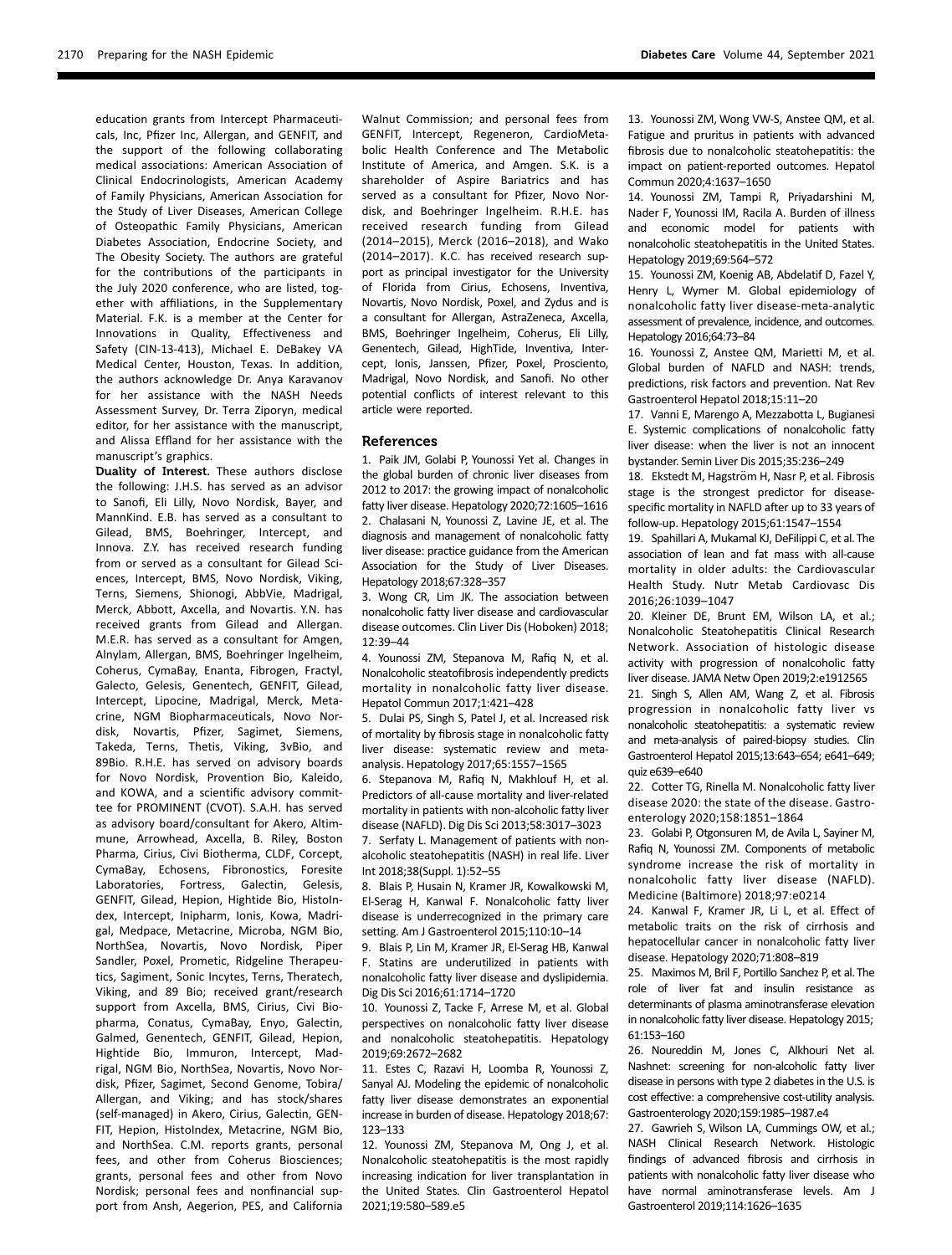28. Taylor RS, Taylor RJ, Bayliss S, et al. Association between fibrosis stage and outcomes of patients with nonalcoholic fatty liver disease: a systematic review and meta-analysis. Gastroenterology 2020; 158:1611–1625;e1612

29. Vilar-Gomez E, Martinez-Perez Y, Calzadilla-Bertot L, et al. Weight loss through lifestyle modification significantly reduces features of nonalcoholic steatohepatitis. Gastroenterology 2015;149:367–378; e365; quiz e314–e365

30. European Association for the Study of the Liver (EASL); European Association for the Study of Diabetes (EASD); European Association for the Study of Obesity (EASO). EASL-EASD-EASO clinical practice guidelines for the management of non-alcoholic fatty liver disease. J Hepatol 2016;64:1388–1402

31. American Diabetes Association. Standards of medical care in diabetes-2020 abridged for primary care providers. Clin Diabetes 2020;38:10–38

32. Hernaez R, Lazo M, Bonekamp S, et al. Diagnostic accuracy and reliability of ultrasonography for the detection of fatty liver: a meta-analysis. Hepatology 2011;54:1082–1090

33. Bril F, Ortiz-Lopez C, Lomonaco R, et al. Clinical value of liver ultrasound for the diagnosis of nonalcoholic fatty liver disease in overweight and obese patients. Liver Int 2015;35:2139–2146 34. Vali Y, Lee J, Boursier J, et al.; LITMUS systematic review team(†). Enhanced liver fibrosis test for the non-invasive diagnosis of fibrosis in patients with NAFLD: a systematic review and meta-analysis. J Hepatol 2020;73:252–262

35. Bril F, McPhaul MJ, Caulfield MP, et al. Performance of plasma biomarkers and diagnostic panels for nonalcoholic steatohepatitis and advanced fibrosis in patients with type 2 diabetes. Diabetes Care 2020;43:290–297

36. Srivastava A, Gailer R, Tanwar S, et al. Prospective evaluation of a primary care referral pathway for patients with non-alcoholic fatty liver disease. J Hepatol 2019;71:371–378

37. Crossan C, Majumdar A, Srivastava A, et al. Referral pathways for patients with NAFLD based on non-invasive fibrosis tests: diagnostic accuracy and cost analysis. Liver Int 2019;39:2052–2060

38. Wong VW, Vergniol J, Wong GL, et al. Diagnosis of fibrosis and cirrhosis using liver stiffness measurement in nonalcoholic fatty liver disease. Hepatology 2010;51:454–462

39. Baratta F, Pastori D, Angelico F, et al. Nonalcoholic fatty liver disease and fibrosis associated with increased risk of cardiovascular events in a prospective study. Clin Gastroenterol Hepatol 2020;18:2324–2331;e2324

40. Golabi P, Fukui N, Paik J, Sayiner M, Mishra A, Younossi ZM. Mortality risk detected by atherosclerotic cardiovascular disease score in patients with nonalcoholic fatty liver disease. Hepatol Commun 2019;3:1050–1060

41. Kirk E, Reeds DN, Finck BN, Mayurranjan SM, Patterson BW, Klein S. Dietary fat and carbohydrates differentially alter insulin sensitivity during caloric restriction. Gastroenterology 2009;136:1552–1560

42. Hashida R, Kawaguchi T, Bekki M, et al. Aerobic vs. resistance exercise in non-alcoholic fatty liver disease: a systematic review. J Hepatol 2017;66:142–152

43. Sabag A, Way KL, Sultana RN, et al. The effect of a novel low-volume aerobic exercise intervention on liver fat in type 2 diabetes: a randomized controlled trial. Diabetes Care 2020;43:2371–2378

44. Hallsworth K, Fattakhova G, Hollingsworth KG, et al. Resistance exercise reduces liver fat and its mediators in non-alcoholic fatty liver disease independent of weight loss. Gut 2011;60:1278–1283 45. Sanyal AJ, Chalasani N, Kowdley KV, et al.; NASH CRN. Pioglitazone, vitamin E, or placebo for nonalcoholic steatohepatitis. N Engl J Med 2010;362:1675–1685

46. Bril F, Biernacki DM, Kalavalapalli S, et al. Role of vitamin E for nonalcoholic steatohepatitis in patients with type 2 diabetes: a randomized controlled trial. Diabetes Care 2019;42:1481–1488

47. Vilar-Gomez E, Vuppalanchi R, Gawrieh S, et al. Vitamin E improves transplant-free survival and hepatic decompensation among patients with nonalcoholic steatohepatitis and advanced fibrosis. Hepatology 2020;71:495–509

48. Cusi K, Orsak B, Bril F, et al. Long-term pioglitazone treatment for patients with nonalcoholic steatohepatitis and prediabetes or type 2 diabetes mellitus: a randomized trial. Ann Intern Med 2016;165:305–315

49. Bril F, Kalavalapalli S, Clark VC, et al. Response to pioglitazone in patients with nonalcoholic steatohepatitis with vs without type 2 diabetes. Clin Gastroenterol Hepatol 2018;16:558–566;e552 50. Belfort R, Harrison SA, Brown K, et al. A placebo-controlled trial of pioglitazone in subjects with nonalcoholic steatohepatitis. N Engl J Med 2006;355:2297–2307

51. Gastaldelli A, Cusi K. From NASH to diabetes and from diabetes to NASH: mechanisms and treatment options. JHEP Rep 2019;1:312–328

52. Di Pino A, DeFronzo RA. Insulin resistance and atherosclerosis: implications for insulin-sensitizing agents. Endocr Rev 2019;40:1447–1467

53. Cusi K. A diabetologist's perspective of nonalcoholic steatohepatitis (NASH): knowledge gaps and future directions. Liver Int 2020;40(Suppl. 1):82–88

54. Newsome PN, Buchholtz K, Cusi K, et al.; NN9931-4296 Investigators. A placebo-controlled trial of subcutaneous semaglutide in nonalcoholic steatohepatitis. N Engl J Med 2021;384:1113–1124 55. Kuchay MS, Krishan S, Mishra SK, et al. Effect of dulaglutide on liver fat in patients with type 2 diabetes and NAFLD: randomised controlled trial (D-LIFT trial). Diabetologia 2020;63:2434–2445

56. Armstrong MJ, Gaunt P, Aithal GP, et al.; LEAN trial team. Liraglutide safety and efficacy in patients with non-alcoholic steatohepatitis (LEAN): a multicentre, double-blind, randomised, placebocontrolled phase 2 study. Lancet 2016;387:679–690 57. Harrison SA, Calanna S, Cusi K, et al. Semaglutide for the treatment of non-alcoholic steatohepatitis: trial design and comparison of non-invasive biomarkers. Contemp Clin Trials 2020;97:106174

58. Cusi K. Time to include nonalcoholic steatohepatitis in the management of patients with type 2 diabetes. Diabetes Care 2020;43:275–279

59. Bril F, Barb D, Portillo-Sanchez P, et al. Metabolic and histological implications of intrahepatic triglyceride content in nonalcoholic fatty liver disease. Hepatology 2017;65:1132–1144

60. Vilar-Gomez E, Calzadilla-Bertot L, Wong VW, et al. Type 2 diabetes and metformin use associate with outcomes of patients with nonalcoholic steatohepatitis-related, Child-Pugh A cirrhosis. Clin Gastroenterol Hepatol 2021;19:136–145.e6

61. Lassailly G, Caiazzo R, Buob D, et al. Bariatric surgery reduces features of nonalcoholic steatohepatitis in morbidly obese patients. Gastroenterology 2015;149:379–388; quiz e15–e16 62. Lee Y, Doumouras AG, Yu J, et al. Complete resolution of nonalcoholic fatty liver disease after bariatric surgery: a systematic review and metaanalysis. Clin Gastroenterol Hepatol 2019;17: 1040–1060; e1011

63. Jirapinyo P, de Moura DTH, Horton LC, Thompson CC. Effect of aspiration therapy on obesity-related comorbidities: systematic review and meta-analysis. Clin Endosc 2020;53:686–697 64. van Baar ACG, Beuers U, Wong K, et al. Endoscopic duodenal mucosal resurfacing improves glycaemic and hepatic indices in type 2 diabetes: 6-month multicentre results. JHEP Rep 2019;1:429–437

65. Bazerbachi F, Vargas EJ, Rizk M, et al. Intragastric balloon placement induces significant metabolic and histologic improvement in patients with nonalcoholic steatohepatitis. Clin Gastroenterol Hepatol 2021;19:146–154.e4

66. Budd J, Cusi K. Nonalcoholic fatty liver disease: what does the primary care physician need to know? Am J Med 2020;133:536–543

67. Younossi ZM, Stepanova M, Ong J, et al. Effects of alcohol consumption and metabolic syndrome on mortality in patients with nonalcoholic and alcohol-related fatty liver disease. Clin Gastroenterol Hepatol 2019;17:1625–1633; e1621

68. Sookoian S, Pirola CJ. How safe is moderate alcohol consumption in overweight and obese individuals? Gastroenterology 2016;150:1698–1703; e1692

69. Del Ben M, Baratta F, Polimeni L, et al. Under-prescription of statins in patients with non-alcoholic fatty liver disease. Nutr Metab Cardiovasc Dis 2017;27:161–167

70. Khoo S, Wong VW, Goh GB, et al. Suboptimal treatment of dyslipidemia in patients with nonalcoholic fatty liver disease. J Gastroenterol Hepatol 2020;35:320–325

71. Kim RG, Loomba R, Prokop LJ, et al. Statin use and risk of cirrhosis and related complications in patients with chronic liver diseases: a systematic review and meta-analysis. Clin Gastroenterol Hepatol 2017;15:1521–1530; e1528

72. Barb D, Portillo-Sanchez P, Cusi K. Pharmacological management of nonalcoholic fatty liver disease. Metabolism 2016;65:1183–1195

73. Bril F, Portillo Sanchez P, Lomonaco R, et al. Liver safety of statins in prediabetes or T2DM and nonalcoholic steatohepatitis: post hoc analysis of a randomized trial. J Clin Endocrinol Metab 2017;102:2950–2961

74. Speliotes EK, Balakrishnan M, Friedman LS, Corey KE. Treatment of dyslipidemia in common liver diseases. Clin Gastroenterol Hepatol 2018;16: 1189–1196

75. Kaplan DE, Serper MA, Mehta R, et al. Effects of hypercholesterolemia and statin exposure on survival in a large national cohort of patients with cirrhosis. Gastroenterology 2019;156:1693–1706; e1612

76. Yip TC, Ma AJ, Wong VW, et al. Laboratory parameter-based machine learning model for excluding non-alcoholic fatty liver disease (NAFLD) in the general population. Aliment Pharmacol Ther 2017;46:447–456

77. Kanwal F, Taylor TJ, Kramer JR, et al. Development, validation, and evaluation of a simple machine learning model to predict cirrhosis mortality. JAMA Netw Open 2020;3:e2023780